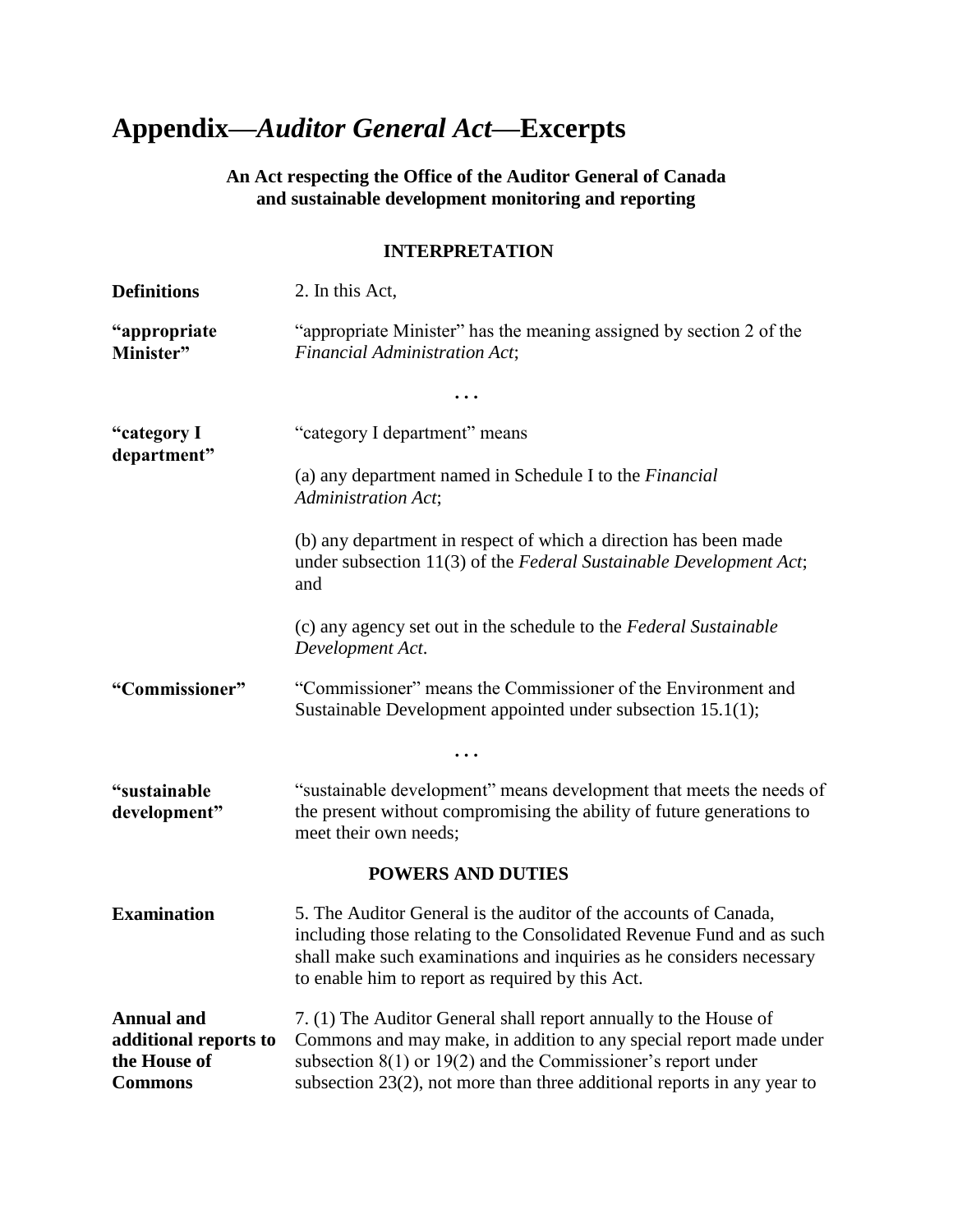|                                              | the House of Commons                                                                                                                                                                                                                                                                                                               |
|----------------------------------------------|------------------------------------------------------------------------------------------------------------------------------------------------------------------------------------------------------------------------------------------------------------------------------------------------------------------------------------|
|                                              | (a) on the work of his office; and,                                                                                                                                                                                                                                                                                                |
|                                              | (b) on whether, in carrying on the work of his office, he received all<br>the information and explanations he required.                                                                                                                                                                                                            |
| <b>Idem</b>                                  | (2) Each report of the Auditor General under subsection (1) shall call<br>attention to anything that he considers to be of significance and of a<br>nature that should be brought to the attention of the House of<br>Commons, including any cases in which he has observed that                                                   |
|                                              | (a) accounts have not been faithfully and properly maintained or<br>public money has not been fully accounted for or paid, where so<br>required by law, into the Consolidated Revenue Fund;                                                                                                                                        |
|                                              | (b) essential records have not been maintained or the rules and<br>procedures applied have been insufficient to safeguard and control<br>public property, to secure an effective check on the assessment,<br>collection and proper allocation of the revenue and to ensure that<br>expenditures have been made only as authorized; |
|                                              | (c) money has been expended other than for purposes for which it was<br>appropriated by Parliament;                                                                                                                                                                                                                                |
|                                              | (d) money has been expended without due regard to economy or<br>efficiency;                                                                                                                                                                                                                                                        |
|                                              | (e) satisfactory procedures have not been established to measure and<br>report the effectiveness of programs, where such procedures could<br>appropriately and reasonably be implemented; or                                                                                                                                       |
|                                              | (f) money has been expended without due regard to the environmental<br>effects of those expenditures in the context of sustainable<br>development.                                                                                                                                                                                 |
|                                              | <b>STAFF OF THE AUDITOR GENERAL</b>                                                                                                                                                                                                                                                                                                |
| <b>Appointment of</b><br><b>Commissioner</b> | 15.1 (1) The Auditor General shall, in accordance with the <i>Public</i><br>Service Employment Act, appoint a senior officer to be called the<br>Commissioner of the Environment and Sustainable Development who<br>shall report directly to the Auditor General.                                                                  |
| Commissioner's<br>duties                     | (2) The Commissioner shall assist the Auditor General in performing<br>the duties of the Auditor General set out in this Act that relate to the<br>environment and sustainable development.                                                                                                                                        |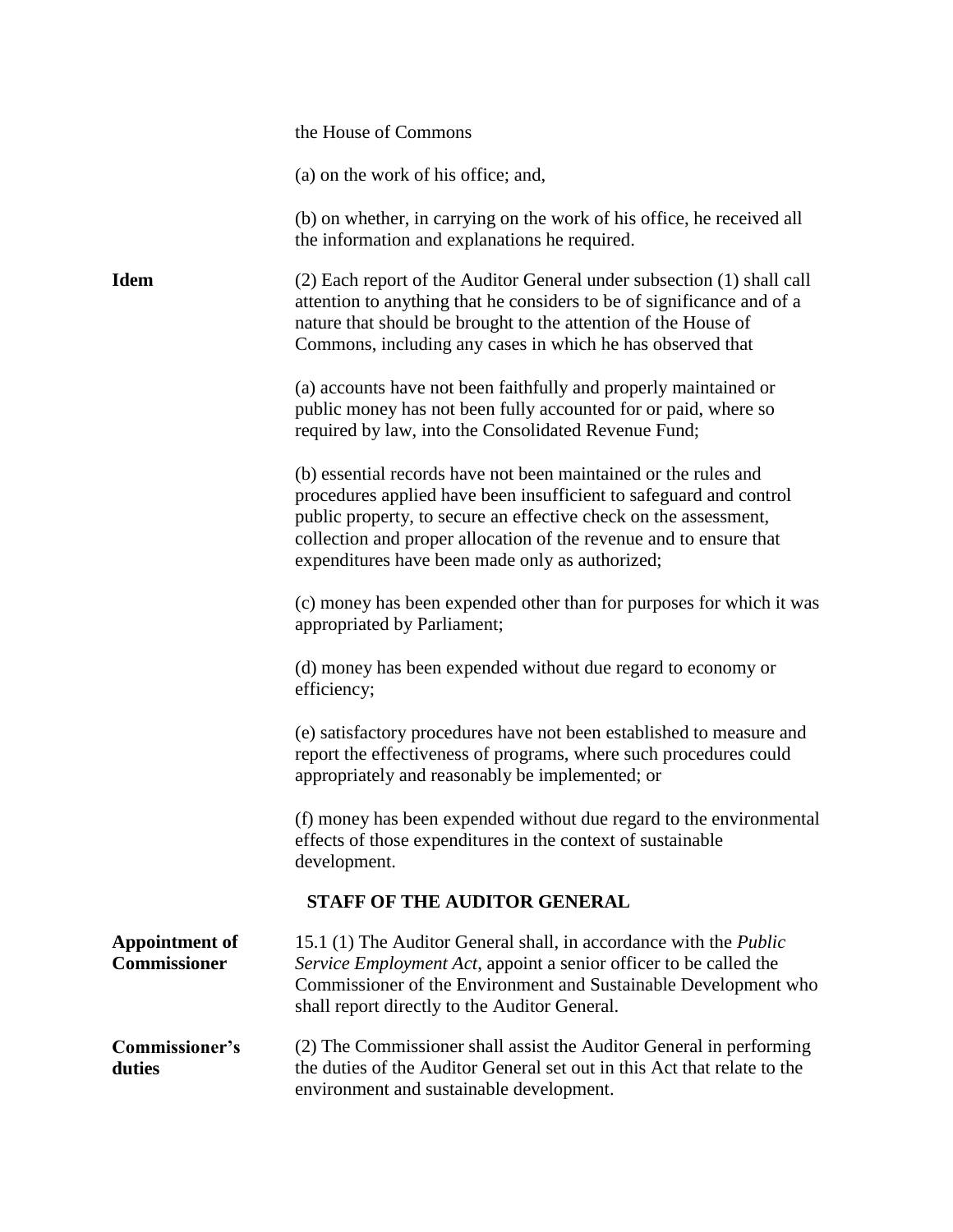## **SUSTAINABLE DEVELOPMENT**

| <b>Purpose</b>                | 21.1 In addition to carrying out the functions referred to in subsections<br>$23(3)$ and (4), the purpose of the Commissioner is to provide<br>sustainable development monitoring and reporting on the progress of<br>category I departments towards sustainable development, which is a<br>continually evolving concept based on the integration of social,<br>economic and environmental concerns, and which may be achieved<br>by, among other things, |
|-------------------------------|-----------------------------------------------------------------------------------------------------------------------------------------------------------------------------------------------------------------------------------------------------------------------------------------------------------------------------------------------------------------------------------------------------------------------------------------------------------|
|                               | (a) the integration of the environment and the economy;                                                                                                                                                                                                                                                                                                                                                                                                   |
|                               | (b) protecting the health of Canadians;                                                                                                                                                                                                                                                                                                                                                                                                                   |
|                               | (c) protecting ecosystems;                                                                                                                                                                                                                                                                                                                                                                                                                                |
|                               | (d) meeting international obligations;                                                                                                                                                                                                                                                                                                                                                                                                                    |
|                               | (e) promoting equity;                                                                                                                                                                                                                                                                                                                                                                                                                                     |
|                               | (f) an integrated approach to planning and making decisions that takes<br>into account the environmental and natural resource costs of different<br>economic options and the economic costs of different environmental<br>and natural resource options;                                                                                                                                                                                                   |
|                               | (g) preventing pollution; and                                                                                                                                                                                                                                                                                                                                                                                                                             |
|                               | (h) respect for nature and the needs of future generations.                                                                                                                                                                                                                                                                                                                                                                                               |
| <b>Petitions received</b>     | 22. (1) Where the Auditor General receives a petition in writing from<br>a resident of Canada about an environmental matter in the context of<br>sustainable development that is the responsibility of a category I<br>department, the Auditor General shall make a record of the petition<br>and forward the petition within fifteen days after the day on which it is<br>received to the appropriate Minister for the department.                       |
| Acknowledgement<br>to be sent | (2) Within fifteen days after the day on which the Minister receives<br>the petition from the Auditor General, the Minister shall send to the<br>person who made the petition an acknowledgement of receipt of the<br>petition and shall send a copy of the acknowledgement to the Auditor<br>General.                                                                                                                                                    |
| <b>Minister to respond</b>    | (3) The Minister shall consider the petition and send to the person who<br>made it a reply that responds to it, and shall send a copy of the reply to<br>the Auditor General, within                                                                                                                                                                                                                                                                      |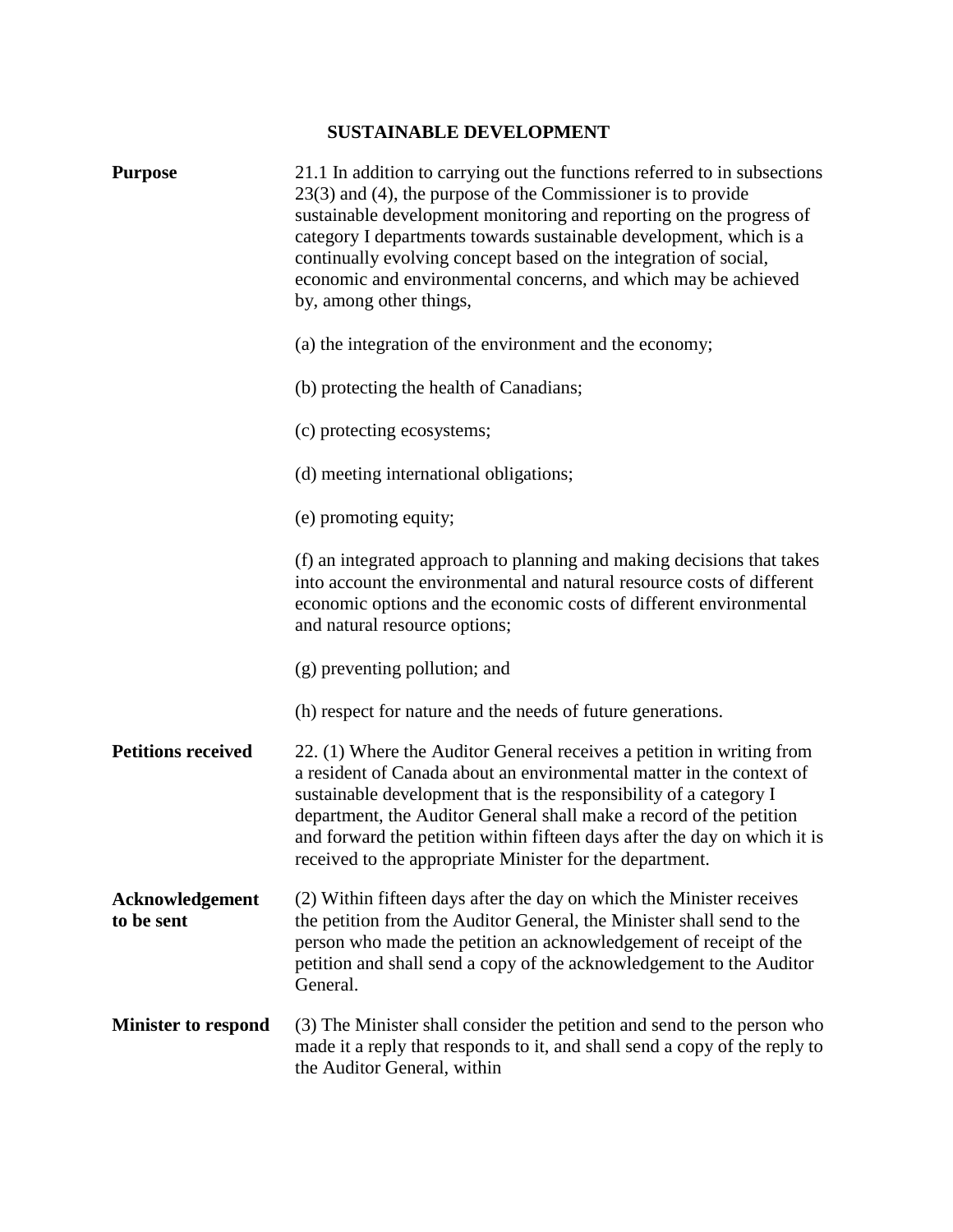|                             | (a) one hundred and twenty days after the day on which the Minister<br>receives the petition from the Auditor General; or                                                                                                                                                                                                                                                       |
|-----------------------------|---------------------------------------------------------------------------------------------------------------------------------------------------------------------------------------------------------------------------------------------------------------------------------------------------------------------------------------------------------------------------------|
|                             | (b) any longer time, where the Minister personally, within those one<br>hundred and twenty days, notifies the person who made the petition<br>that it is not possible to reply within those one hundred and twenty<br>days and sends a copy of that notification to the Auditor General.                                                                                        |
| <b>Multiple petitioners</b> | (4) Where the petition is from more than one person, it is sufficient for<br>the Minister to send the acknowledgement and reply, and the<br>notification, if any, to one or more of the petitioners rather than to all<br>of them.                                                                                                                                              |
| Duty to monitor             | 23. (1) The Commissioner shall make any examinations and inquiries<br>that the Commissioner considers necessary in order to monitor                                                                                                                                                                                                                                             |
|                             | (a) the extent to which category I departments have contributed to<br>meeting the targets set out in the Federal Sustainable Development<br>Strategy and have met the objectives, and implemented the plans, set<br>out in their own sustainable development strategies laid before the<br>House of Commons under section 11 of the Federal Sustainable<br>Development Act; and |
|                             | (b) the replies by Ministers required by subsection $22(3)$ .                                                                                                                                                                                                                                                                                                                   |
| Commissioner's<br>report    | (2) The Commissioner shall, on behalf of the Auditor General, report<br>annually to the House of Commons concerning anything that the<br>Commissioner considers should be brought to the attention of that<br>House in relation to environmental and other aspects of sustainable<br>development, including                                                                     |
|                             | (a) the extent to which category I departments have contributed to<br>meeting the targets set out in the Federal Sustainable Development<br>Strategy and have met the objectives, and implemented the plans, set<br>out in their own sustainable development strategies laid before that<br>House under section 11 of the Federal Sustainable Development Act;                  |
|                             | (b) the number of petitions recorded as required by subsection $22(1)$ ,<br>the subject-matter of the petitions and their status; and                                                                                                                                                                                                                                           |
|                             | (c) the exercising of the authority of the Governor in Council under<br>subsections 11(3) and (4) of the Federal Sustainable Development Act.                                                                                                                                                                                                                                   |
| Duty to examine             | (3) The Commissioner shall examine the report required under<br>subsection $7(2)$ of the Federal Sustainable Development Act in order<br>to assess the fairness of the information contained in the report with                                                                                                                                                                 |